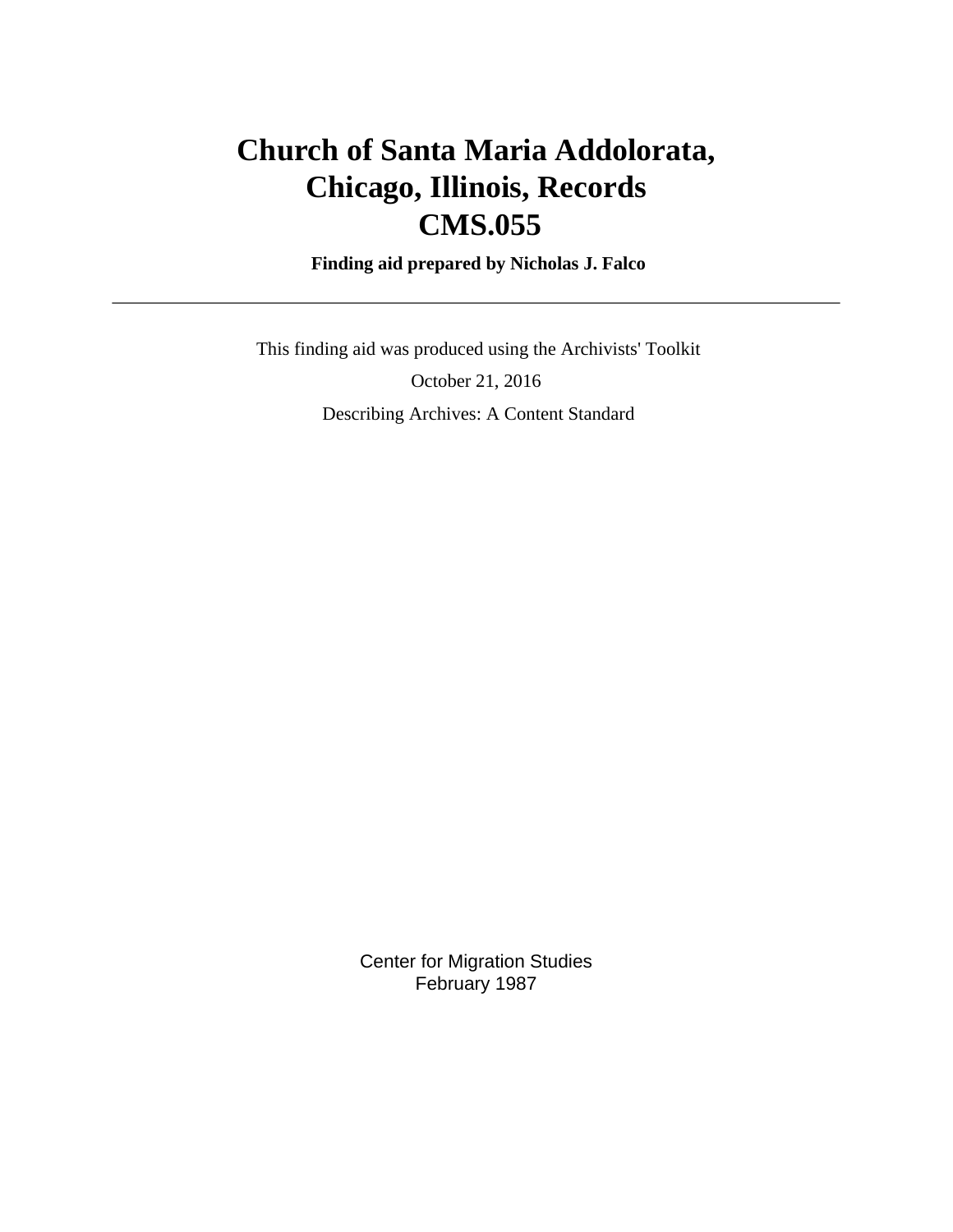# **Table of Contents**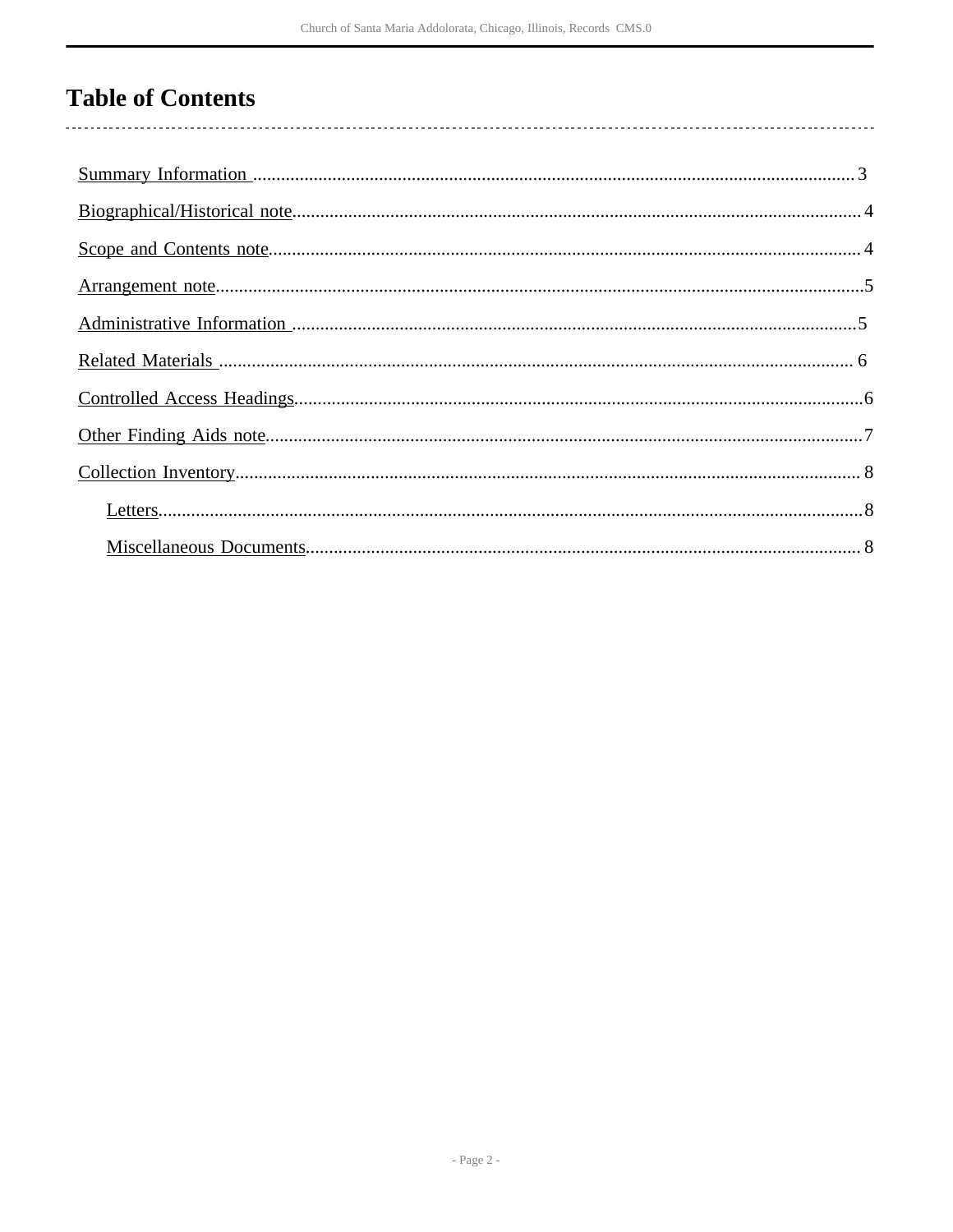## <span id="page-2-0"></span>**Summary Information**

 $\overline{a}$ 

| <b>Repository</b>    | <b>Center for Migration Studies</b>                                                                                                                                                                                                                                                                                                                                                                                                                                                                                                                       |
|----------------------|-----------------------------------------------------------------------------------------------------------------------------------------------------------------------------------------------------------------------------------------------------------------------------------------------------------------------------------------------------------------------------------------------------------------------------------------------------------------------------------------------------------------------------------------------------------|
| <b>Title</b>         | Church of Santa Maria Addolorata, Chicago, Illinois, Records                                                                                                                                                                                                                                                                                                                                                                                                                                                                                              |
| Date [inclusive]     | 1905-1953                                                                                                                                                                                                                                                                                                                                                                                                                                                                                                                                                 |
| <b>Extent</b>        | 0.25 Linear feet 1 half-size document box                                                                                                                                                                                                                                                                                                                                                                                                                                                                                                                 |
| <b>Location note</b> | CMS.055 is housed at the Provincial House for the Saint Charles Province<br>of the Missionaries of Saint Charles-Scalabrini, 27 Carmine Street, New<br>York, New York 10014.                                                                                                                                                                                                                                                                                                                                                                              |
| Language             | English                                                                                                                                                                                                                                                                                                                                                                                                                                                                                                                                                   |
|                      | <b>Language of Materials note CMS.055</b> is in English and Italian.                                                                                                                                                                                                                                                                                                                                                                                                                                                                                      |
| <b>Abstract</b>      | CMS.055 documents, via correspondence, newspaper clippings,<br>photographs and published ephemera, activities at Santa Maria<br>Addolorata, a Roman Catholic parish founded for Italian immigrants<br>in Chicago, Illinois. The material covers the perios 1904-1953 with an<br>emphasies on 1904-1913, when Father Giacomo Gambera, a member of<br>a community of male religious now called the Society of Saint Charles-<br>Scalabrinians, came to Addolorata and began corresponding with this<br>friend and provincial superior, Father Antonio Demo. |

### **Preferred Citation note**

Center for Migration Studies of New York; Church of Santa Maria Addolorata Records (CMS.055); Box; Folder.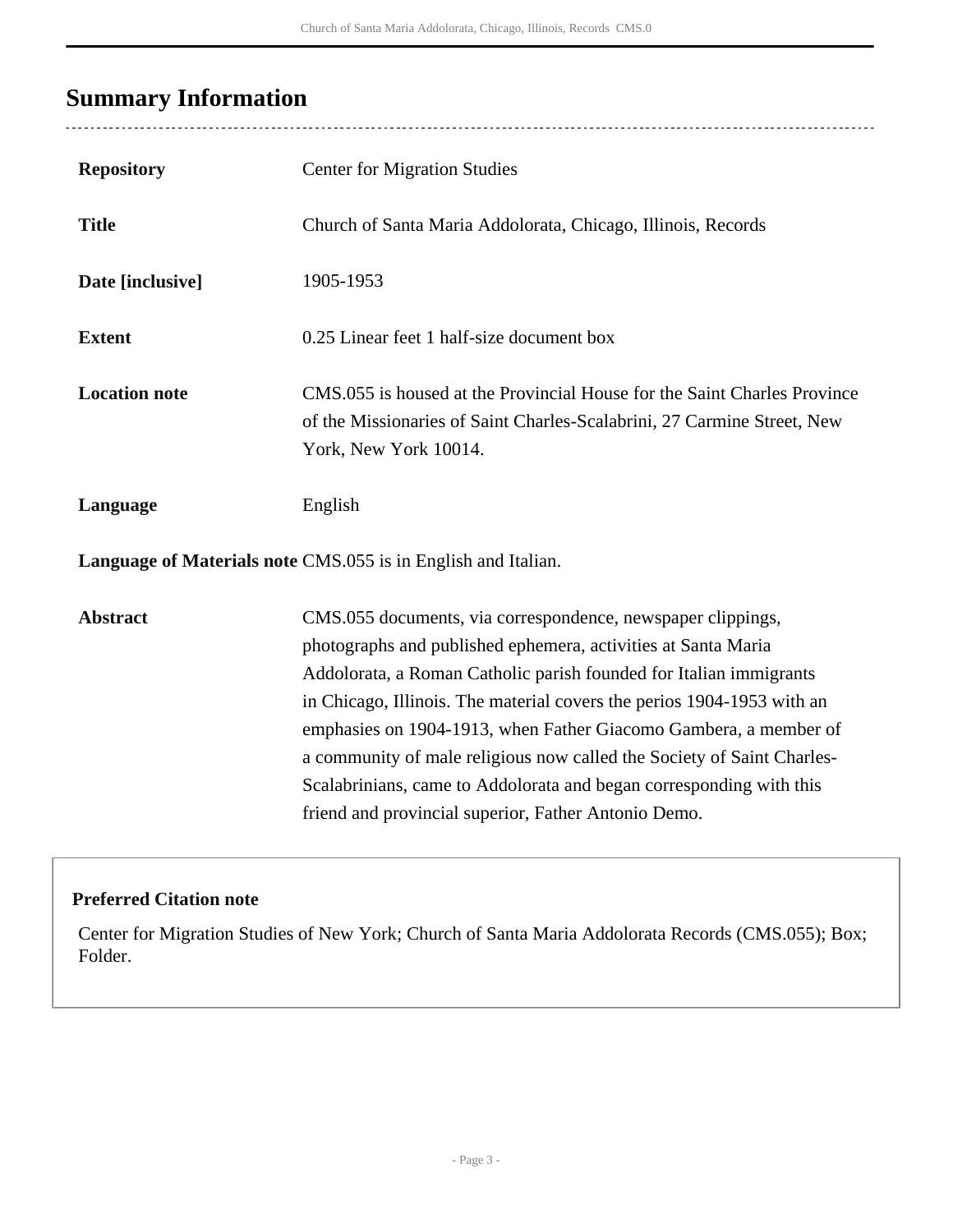### <span id="page-3-0"></span>**Biographical/Historical note**

The Archdiocese of Chicago opened Santa Maria Addolorata, which translates into English and Our Lady of Sorrows, in 1903. In 1905, then-Bishop James Quigley entrusted the staffing of the parish to a community of priests and brothers organized to minister to migrants in Italian and in their new homes. Today, their organizaton is kown as the Socciety of Saint Charles-Scalabrinians, after their founder, Giovanni Battista Scalabrini, and after the nam he chose for them and also after the founder himselfself.

The first Scalabrinian priests at Addolorata was Father Giacomo (James) Gambino. Father Gambino had met Mothr Cabrini when they were both entereing the mission field in New York in 1889; he invited her to take charge of Addolorata's religious educaton program, which she did. Father Gambino also contributed a rectory, a kindergaretn, and a day nursery. He helped to create parish organizations while respecting the Italian laity's tradiational feast day events for patron saints. He returned to Italy in 1921, and then returned to New York, as a hospital chaplain, a position he occupied at the time of his death in 1934.

The church building Father Gambera knew went up in flames in 1931. The parish rented a vacant Norwegian Lutheran Church, at the northwest corner of Erie and May Streets, and had it ready for Easter Sunday, April 5, 1931. Addolorata's parochial opened in 1939, staffed by the nuns of the Italian Daughters of St. Mary of Providence.

In 1952, construction of the Northwest (now Kennedy) Expressway wrought even more extensive damage than the 1931 fire had; church, rectory and parochial school were condemned to make way for the highway. In 1955 Addolorata broke ground at its present location in 1955 and opened its parochial school in 1958. The present church opened in 1960. By then, Addolorata faced a new challenge, residential assimilation. The new highway bisected the old parish, leading many parishioners to look for churches that could be accessed without crossing major traffic routes. Those who had ended up on Addolorata's side of the highway underwent residential assimilation, moving to suburban homes that were much like of those of their non-Italian neighbors.

Into the neighborhood came a goup of new, not-yet-assimilated immigrants. Addolorat's pastoral staff reached out to them, recapturing the vision of the founder of the Scalabrini order that all immigrants receive linguistically and culturally appropriate pastoral care. Addolorata remained in the care of the Scalabrini Fathers, and remained an immigrant church, albeit one that ministered to more recent immigrants.

### <span id="page-3-1"></span>**Scope and Contents note**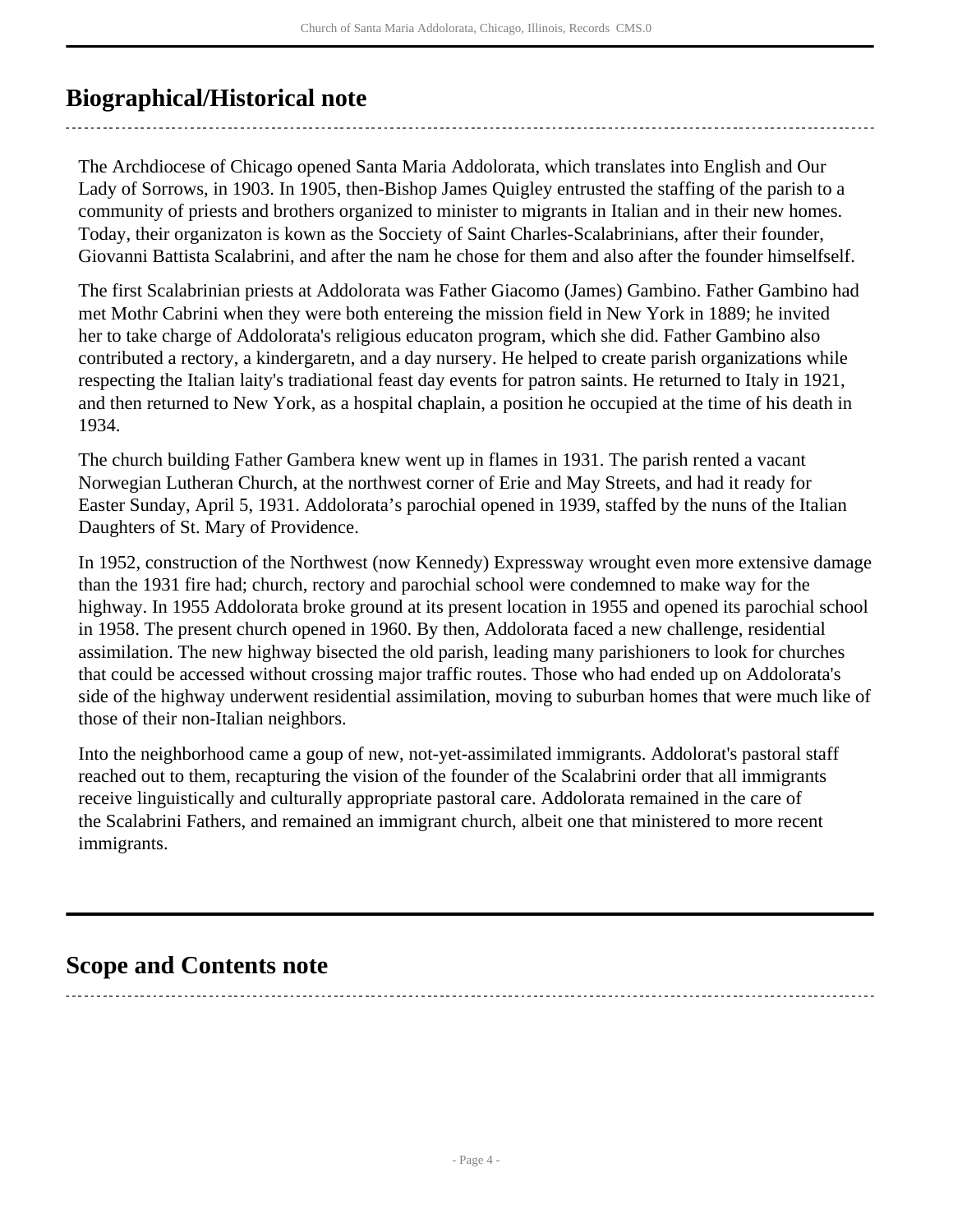CMS.055 is a fragmentary record of activities at Santa Maria Addolorata, a parish that opened for the Italian immigrants of Chicago in 1903. The records extends to 1953, and consists of correspondence, ephemeral church publications, newspaper clippings, photographs and a souvenir journal.

The richest Series in the collection is the correspondence. The Archdiocese of Chicago staffed Addolorata initially, but soon turned to Italian-based communities of male religious as the most reliable way to secure a steady supply of clergy with the necessary langauge skills. The archdiocese brought in as staff for Addolorata men from a religious congregation that had been founded by Bishop Giovanni Battista Scalabrini of the Diocese of Piacenza in Emilia-Romagna only eighteen years earlier, in 1887. The order has since taken its founders name as is known as the Missionaries of Saint Charles-Scalabrinians. The particular Scalabrinian sent to Chicago was Father Giacomo Gambera, who had been a priest for ten years when he joined the Scalabrinians in 1889 and had been in the United States for sixteen years when he came to Chicago. One of Father Gambera's friends in the mission field was Father Antonio Demo; in 1897, when Father Gambera was serving as provincial superior of the American community he had appointed Father Demo pastor of Our Lady of Pompei in Greenwich Village. Father Gambera remained at Addolorta until 1921; correspondence with Father Demo from 1905 to 1913 has been preserved.

The rest of the collection is less systematic. Aside from the correspondence the oldest items in the collections are newspaper clippings from 1905 and 1913. There ara also two monthly bulletins from Addolorata dated February 122 and February 1924, a souvenir journal from 1953 and a photograph that may be as late as 1960.

CMS055 may be helpful for students of Italian Americana, the city of Chicago, and the Scalabrinian community.

### <span id="page-4-0"></span>**Arrangement note**

CMS.055 is arranged into two Series: Letters and Miscellanoeous Documents

## <span id="page-4-1"></span>**Administrative Information**

### **Publication Information**

Center for Migration Studies February 1987

**Revision Description**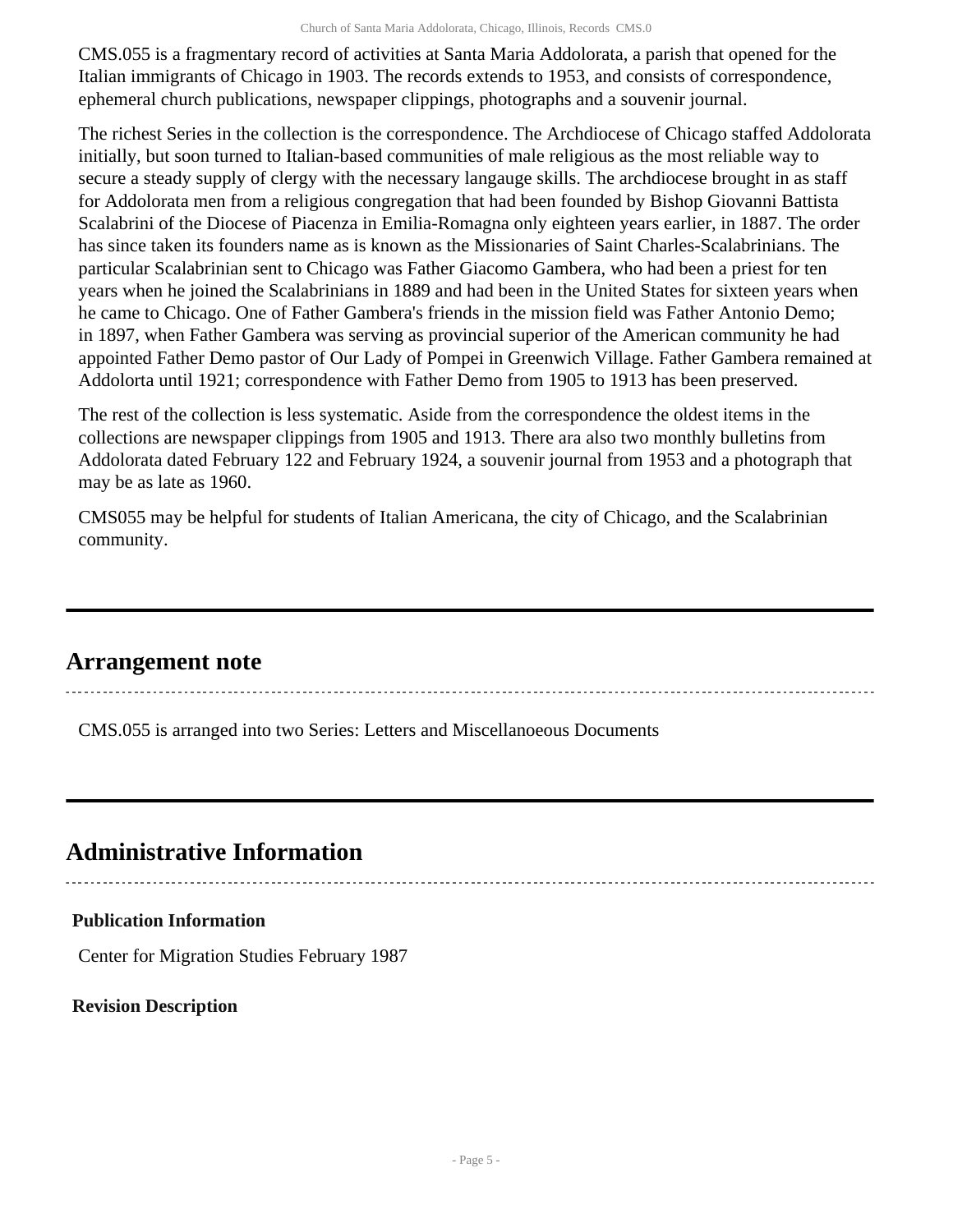In 2016 the finding aid to CMS.055 was enetered into Archivists Toolkit in accordance with rules outlined in Describing Archives: A Content Standard 2016

#### **Conditions Governing Access note**

Open to researchers by appointment.

#### **Conditions Governing Use note**

Copyright is owned by the Center for Migration Studies. Permission to publish materials must be requested before use.

#### **Immediate Source of Acquisition note**

The Center for Migration Studies acquired CMS.055 from the parish itself, mostly likely in the late 1970s, when Silvano M. Tomasi, Provincial Superior of the Saint Charles Province, requested that parishes donate their older materials to the fledgling Center for Migration Studies.

### <span id="page-5-0"></span>**Related Materials**

#### **Related Archival Materials note**

Giacomo Gambera, c.s., Papers (CMS.069) Missionaries of Saint Charles-Scalabrinians, Province of Saint Charles Records, (CMS.078)

### <span id="page-5-1"></span>**Controlled Access Headings**

**Corporate Name(s)**

• Scalabrinians.

**Geographic Name(s)**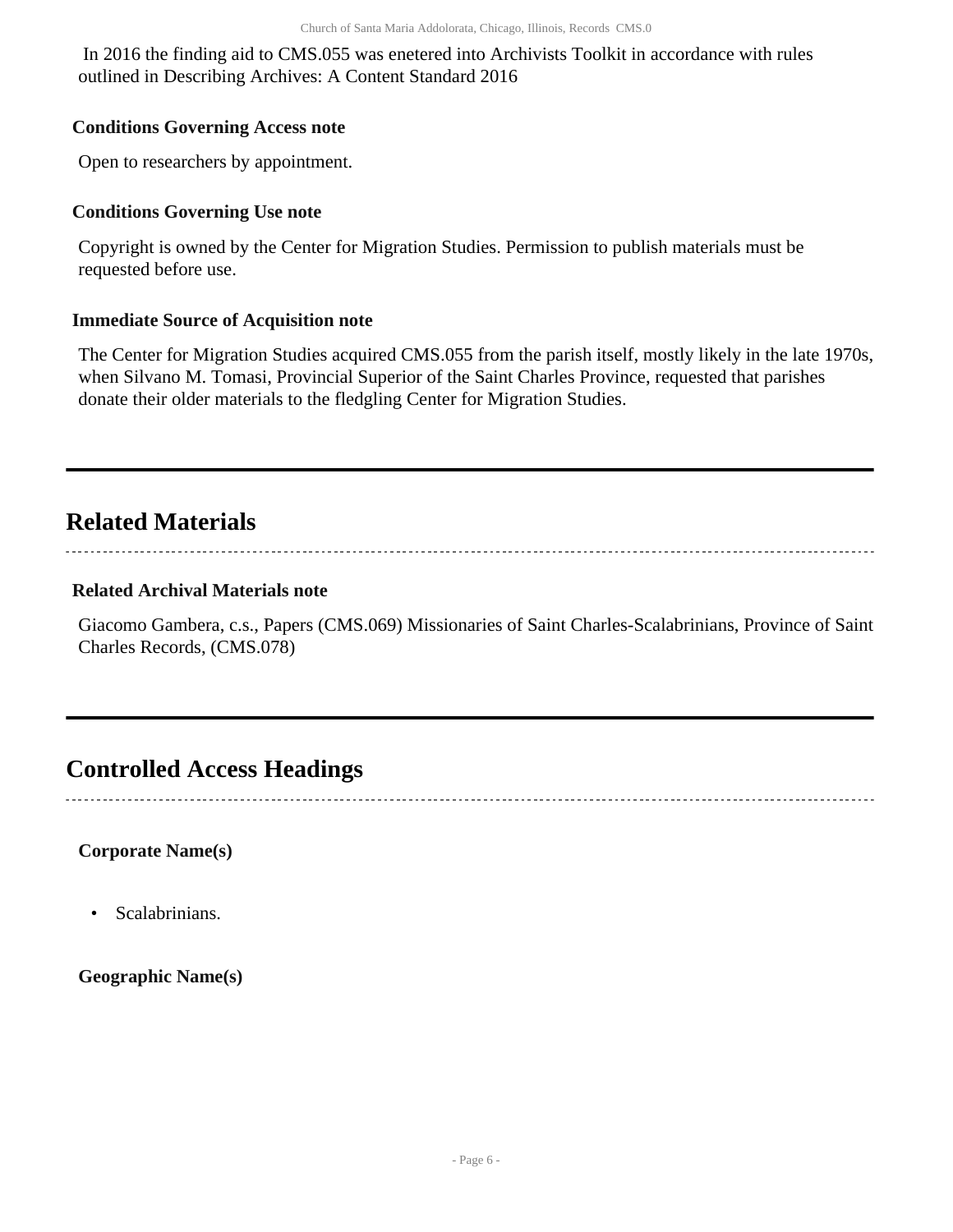• Chicago (Ill.)

#### **Personal Name(s)**

- Demo, Antonio
- Gambera, Giacomo, P.S.S.C., 1856-1934

#### **Subject(s)**

- Church work with immigrants |z Catholic Church
- Italian Americans |z Illinois |z Chicago

### <span id="page-6-0"></span>**Other Finding Aids note**

The original inventory is available in print upon request.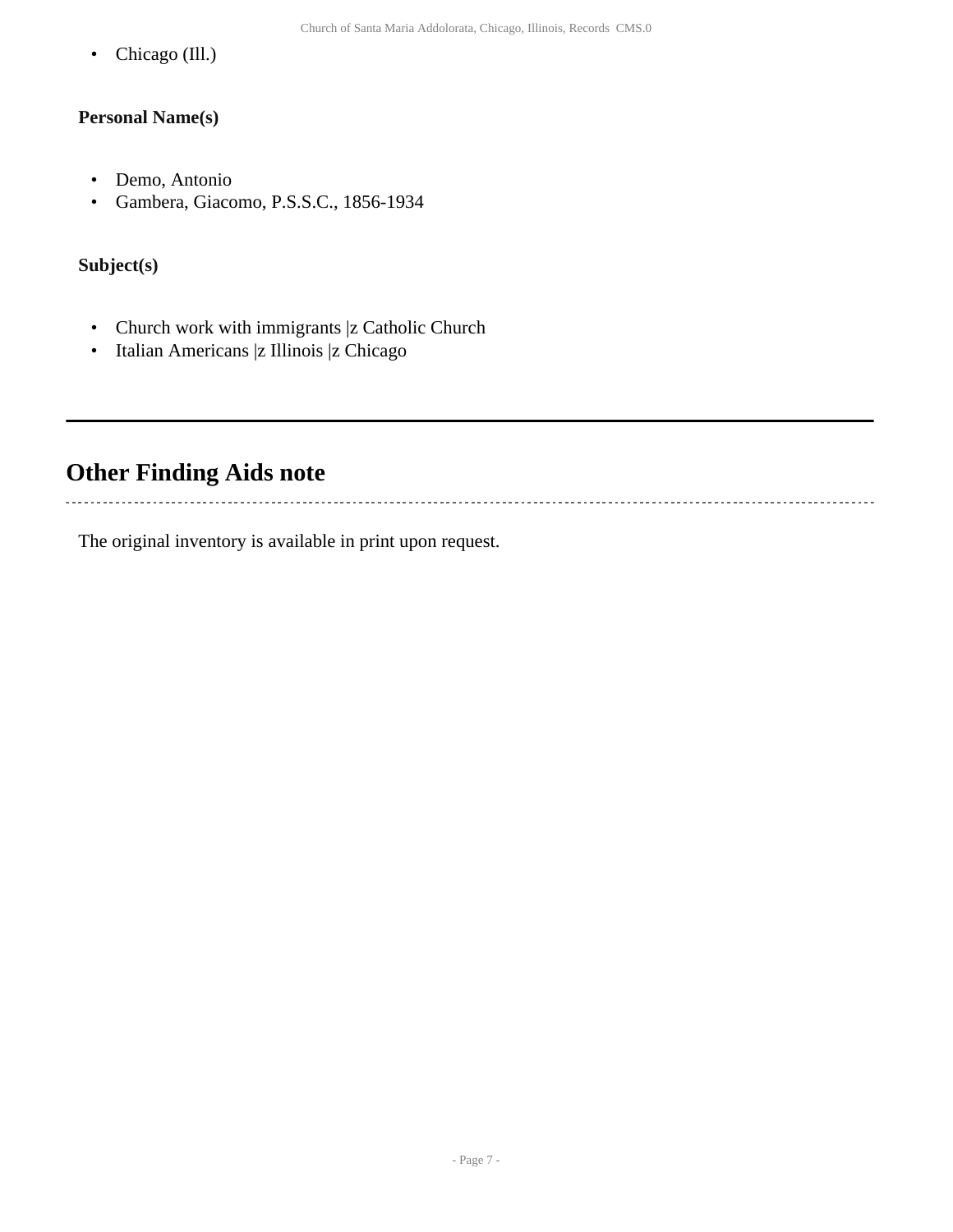## <span id="page-7-0"></span>**Collection Inventory**

<span id="page-7-2"></span><span id="page-7-1"></span>

| <b>Letters 1904-1913</b>                 |                    |
|------------------------------------------|--------------------|
|                                          | <b>Box</b>         |
| Letters 1904                             | $\mathbf{1}$       |
| Letters 1905                             | $\mathbf{1}$       |
| Letters 1906                             | $\mathbf{1}$       |
| Letters 1907                             | $\bar{\mathbf{v}}$ |
| Letters 1908                             | $\mathbf{1}$       |
| Letters 1910                             | $\mathbf{1}$       |
| Letters 1910                             | $\mathbf{1}$       |
| Letters 1913                             | $\mathbf{1}$       |
|                                          | <b>Bin</b>         |
| Undated                                  | $\mathbf{1}$       |
| <b>Miscellaneous Documents 1905-1960</b> |                    |